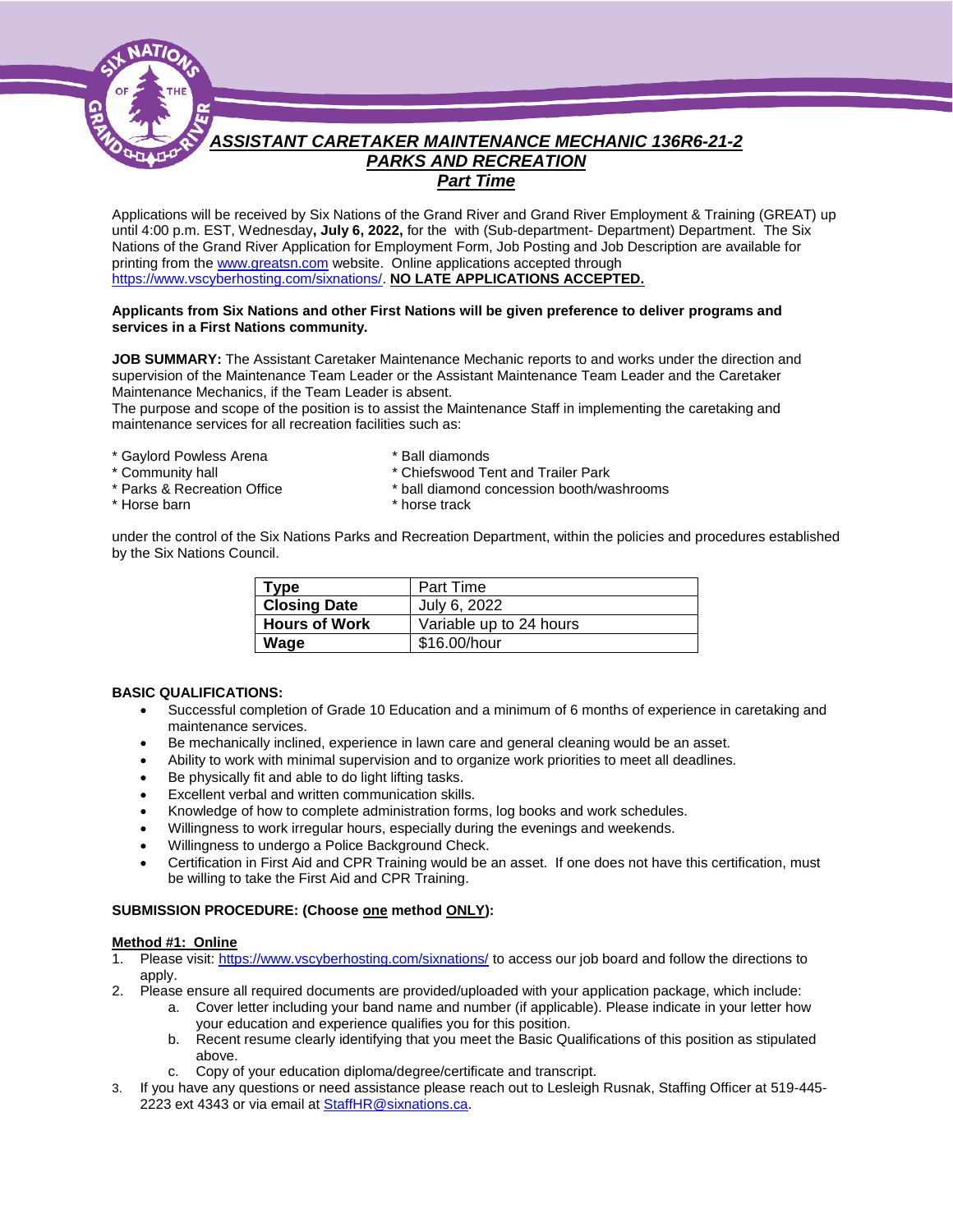

#### **Method #2: GREAT – Applications must include all of the following:**

- 1. Printed, filled in and authorized Six Nations of the Grand River Application for Employment Form.
- 2. Cover letter including your band name and number (if applicable). Please indicate in your letter how your education and experience qualifies you for this position.
- 3. Recent resume clearly identifying that you meet the Basic Qualifications of this position as stipulated above.
- 4. Photocopy of your education diploma/degree/certificate and transcript.
- 5. Place all documents listed above in a sealed envelope and mail to or drop off at:

**Assistant Caretaker Maintenance Mechanic – Part Time – 136R6-21-2** c/o Reception Desk Grand River Employment & Training (GREAT) P.O. Box 69, 16 Sunrise Court Ohsweken, Ontario N0A 1M0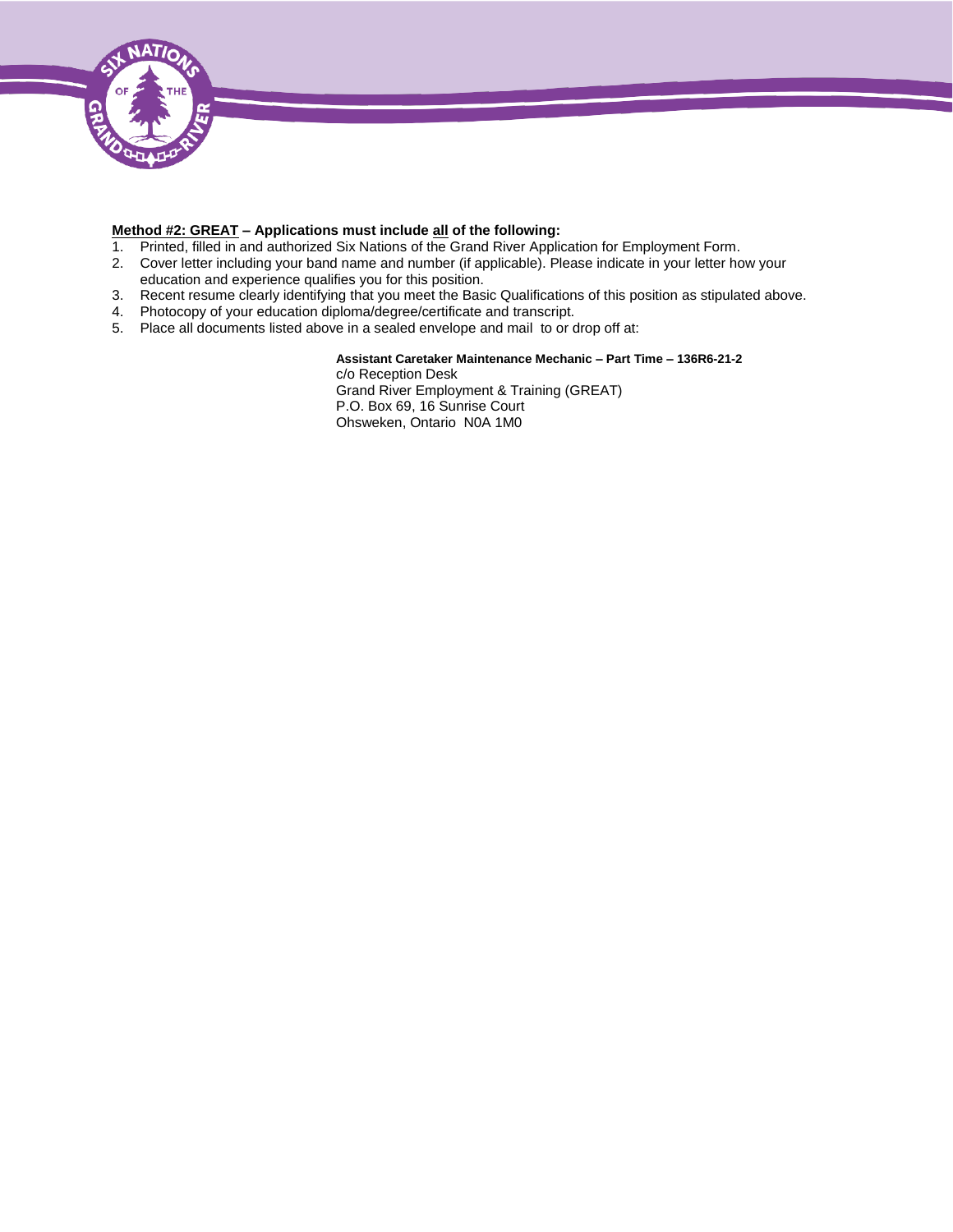

## **POSITION DESCRIPTION**

## **POSITION TITLE:** Assistant Caretaker Maintenance Mechanic

## **REPORTING RELATIONSHIP:**

Reports to and works under the direction and supervision of the Maintenance Team Leader or the Assistant Maintenance Team Leader and the Caretaker Maintenance Mechanics, if the Team Leader is absent.

## **PURPOSE and SCOPE of the POSITION:**

To assist the Maintenance Staff in implementing the caretaking and maintenance services for all recreation facilities such as:

- \* Gaylord Powless Arena \* Ball diamonds
- 
- 
- 
- 
- \* Community hall \* Chiefswood Tent and Trailer Park
- \* Parks & Recreation Office \* ball diamond concession booth/washrooms
- \* Horse barn \* horse track

under the control of the Six Nations Parks and Recreation Department, within the policies and procedures established by the Six Nations Council.

## **RESPONSIBILITIES are ASSISTING FULL-TIME STAFF in:**

Maintaining the exterior and the interior of all facilities and performs minor repairs as required.

Clean-up and removal of all debris on a daily basis. Ensures the garbage containers are placed in convenient areas for users.

Maintaining floors by stripping, scrubbing, and waxing as required. Ensures all floors are cleaned regularly to ensure they are clean, dry and safe for public use. Dusts, washes, waxes and buffs floors before scheduled events. Washes all mirrors, windows and glass doors.

Sanitizing of all washrooms and shower fixtures daily. Makes necessary repairs and replenishes supplies as required.

Maintains a safe and clean environment at the Six Nations Sports and Cultural Memorial Centre grounds (also known as the Fairgrounds) and at Chiefswood Tent and Trailer Park.

Assists to ensure the conduct of the patron falls within the facility rules and regulations. Responsible to notify the Six Nations Police, Fire, Emergency Medical Services when situations require emergency attention.

## **RESPONSIBILITIES are ASSISTING FULL-TIME STAFF IN (continued):**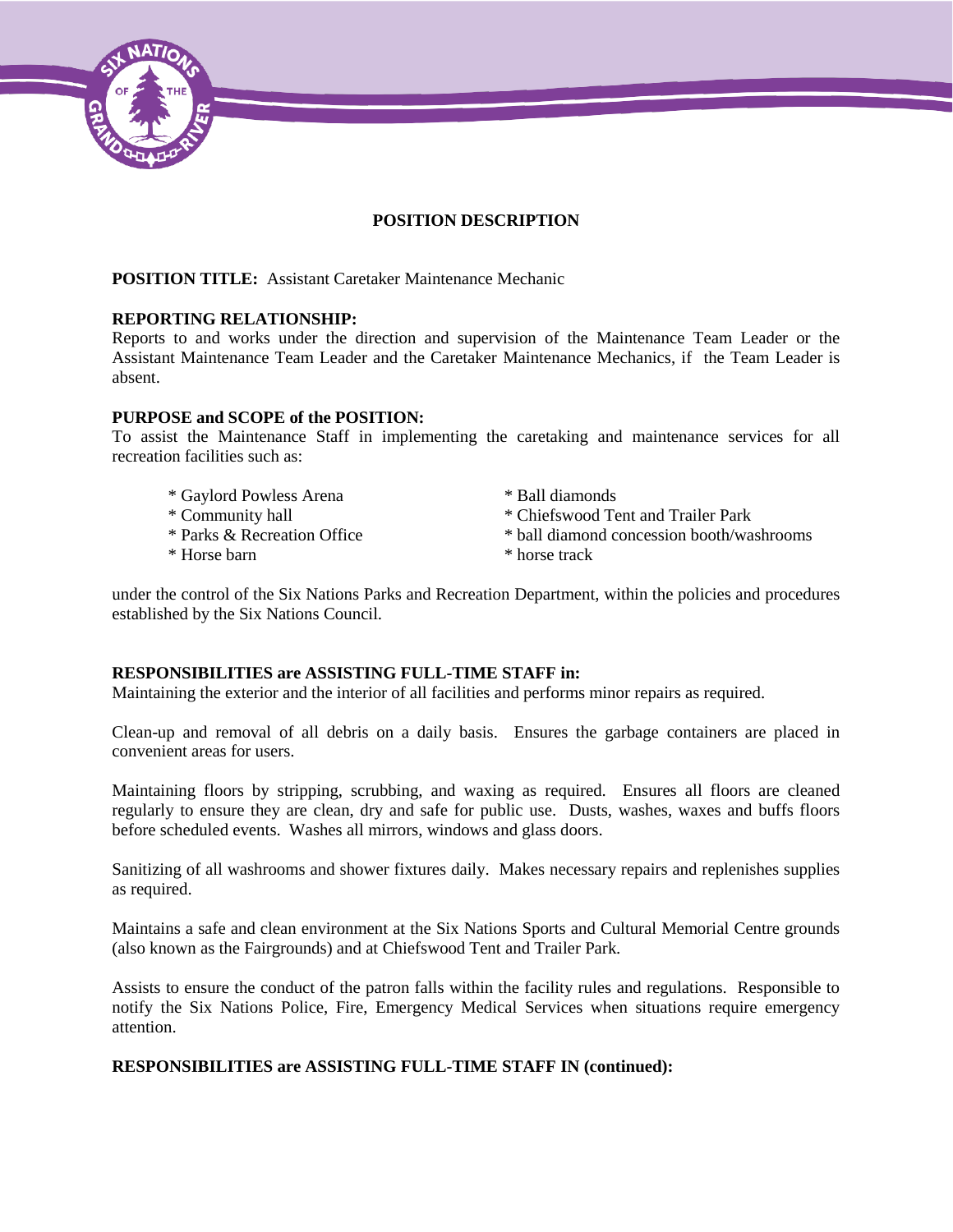

Assists with the opening and closing all facilities under the control of the Parks and Recreation Department when required by the public.

Attendance at training courses, workshops, meetings and seminars as directed by the Maintenance Team Leader.

Performs related duties as may be required by the Full-time Parks and Recreation Maintenance Employees.

## **WORKING CONDITIONS:**

Major element is that peak activity hours are usually during leisure hours such as late afternoons, evenings and weekends. Working hours vary from week to week and are subject to the demand of the facilities, which are used primarily during the evenings and weekends.

Core working hours will be set according to a rotational work schedule, which will involve day and night shifts.

Work requires strenuous physical activity; is subject to interruptions, deadlines and unscheduled hours. Interruption can be expected anytime.

Involves some public profile and scrutiny because the general public are the primary users of the recreation facilities.

The seasons of the year dictate indoor and outdoor duties as required.

# **WORKING RELATIONSHIPS:**

## **With the Maintenance Team Leader:**

Receives some direction, guidance and interacts to ensure tasks are done efficiently and effectively; monitors work schedule and maintains time sheet records.

### **With the Assistant Maintenance Team Leader and Caretaker Maintenance Mechanics:**

Receives direct supervision, guidance and interacts to ensure tasks are done efficiently and effectively. Receives instruction and supervision during the applicable work shift.

## **With other Parks and Recreation Staff and other Council Staff:**

Exhibits courtesy, co-operation and teamwork.

### **With the Public:**

Represents and promotes the Six Nations Parks and Recreation Department in a courteous, positive and cooperative manner. To have knowledge of current events happening at the recreation facilities and of other community events. Willing to assist the facility customer with set-up and take down duties. Maintains accessibility during events. Promotes the proper use of areas and facilities.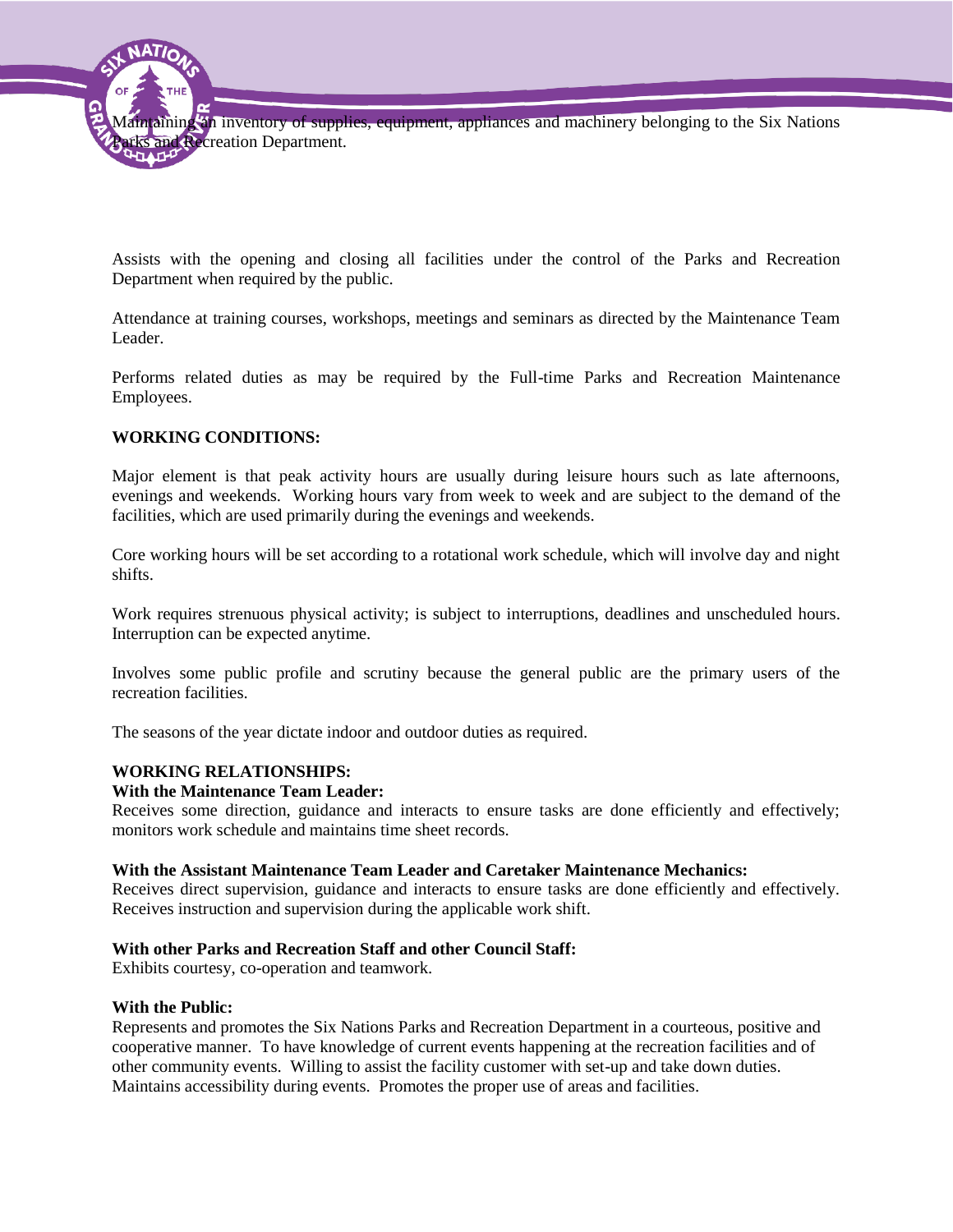**KNOWLEDGE and SKILLS:**

Successful completion of Grade 10 Education and a minimum of 6 months of experience in caretaking and maintenance services.

Be mechanically inclined, experience in lawn care and general cleaning would be an asset.

Ability to work with minimal supervision and to organize work priorities to meet all deadlines.

Be physically fit and able to do light lifting tasks.

Excellent verbal and written communication skills.

Knowledge of how to complete administration forms, log books and work schedules.

Willingness to work irregular hours, especially during the evenings and weekends.

Willingness to undergo a Police Background Check.

Certification in First Aid and CPR Training would be an asset. If one does not have this certification, must be willing to take the First Aid and CPR Training.

### **IMPACT of ERROR:**

Errors in judgement for operating and maintaining the recreation facilities and machinery may subject coworkers and the public to unsafe working conditions, which may lead to injury.

Errors in judgement and control of facility procedures could result in facility rental cancellations; confusion, financial losses, legal problems, lowers safety standards and very unfavourable public relations.

### **CONTROL:**

Guiding principles set by the Maintenance Team Leader, Assistant Maintenance Team Leader and the Director of Recreation Director.

Works within the administrative policies and procedures established by the Six Nations Council for the Parks and Recreation Department.

JOBDESCRIPTIONS – ASSISTANTCARETAKER MAINTENANCEMECHANIC REVISED: November 14, 2019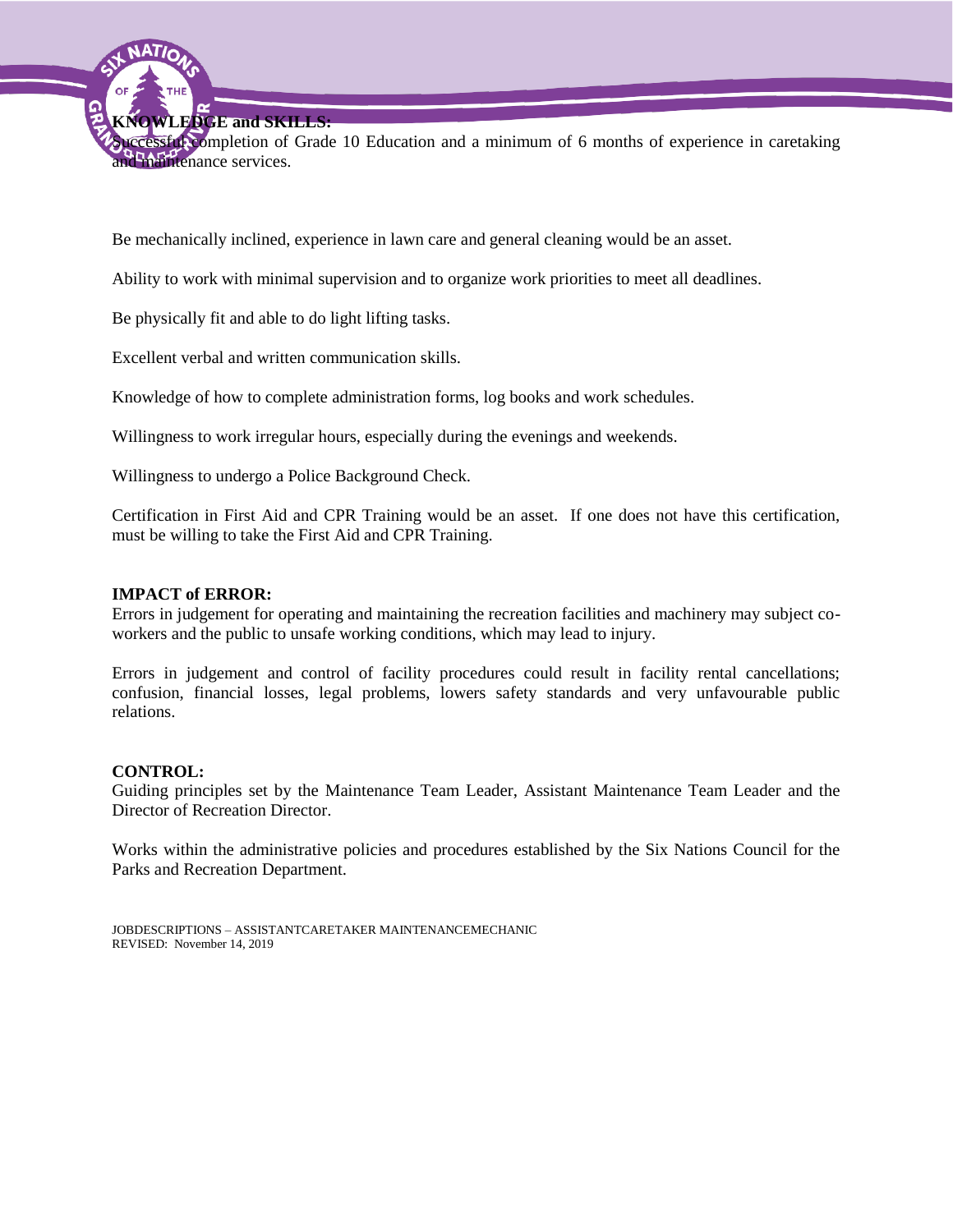

# **TRAINING PLAN**

# **Weeks 1 & 2 - Orientation**

- Introduction to each recreation facility. Tour each facility to learn areas that the Maintenance Staff are responsible for such as supply, equipment and storage rooms and how to fill out inventory sheets.
- Introduction to Maintenance Staff and Full-time Parks and Recreation Staff
- Introduction to health and safety program requirements.
- Will take First Aid and CPR Training Course, if required
- Obtain training about daily maintenance procedures at each facility by following the Caretaker Maintenance Mechanics during their respective shifts.
- Assists Caretaker Maintenance Mechanics with tasks, the Mechanics believe are within the Assistant's ability.

## **Weeks 3 to 6 - Duties and Equipment**

- Receives hands on training relating to the safe and proper use of equipment needed to perform the daily-required custodial procedures and maintenance duties at each facility. Duties include:
	- $\triangleright$  Sweeping and mopping of floors
	-
	- $\triangleright$  Stripping, sealing and waxing of floors<br> $\triangleright$  Repairs wood, concrete and tiled floors  $\triangleright$  Repairs wood, concrete and tiled floors<br> $\triangleright$  Repairs or maintains walls and ceilings
	- Repairs or maintains walls and ceilings<br>Repairs or maintains windows and glass
	- Repairs or maintains windows and glass on rink boards<br>
	Repairs to plumbing electrical when needed
	- Repairs to plumbing, electrical when needed

Equipment includes:

- $\triangleright$  Floor scrubber, brooms and mops
- > Tractors\*, front loader and scraper blades
- $\triangleright$  Lawnmowers riders and push<br> $\triangleright$  Weed trimmers
- $\triangleright$  Weed trimmers<br> $\triangleright$  Chain saws, han
- $\triangleright$  Chain saws, handsaws and circular saws<br>  $\triangleright$  Ice Edger\* and Ice Resurfacer (Zamboni)
- Ice Edger\* and Ice Resurfacer (Zamboni)\*

## *\*Note – Will be responsible to only clean, not operate the Tractor, Chain Saw, Ice edger & Ice Resurfacer.*

## **Weeks 7 to 10 - Implementation of Training**

- Prepare and assist the Caretaker Maintenance Mechanics to supervise facility using proper maintenance procedures under minimal supervision.
- Expected to have gained enough experience at the end of 6 months to handle the Caretaker Maintenance Mechanics' general duties. If Assistant is successful in completing the training, they will be encouraged to apply for the Full-time Caretaker Maintenance Mechanic's position, if it is available.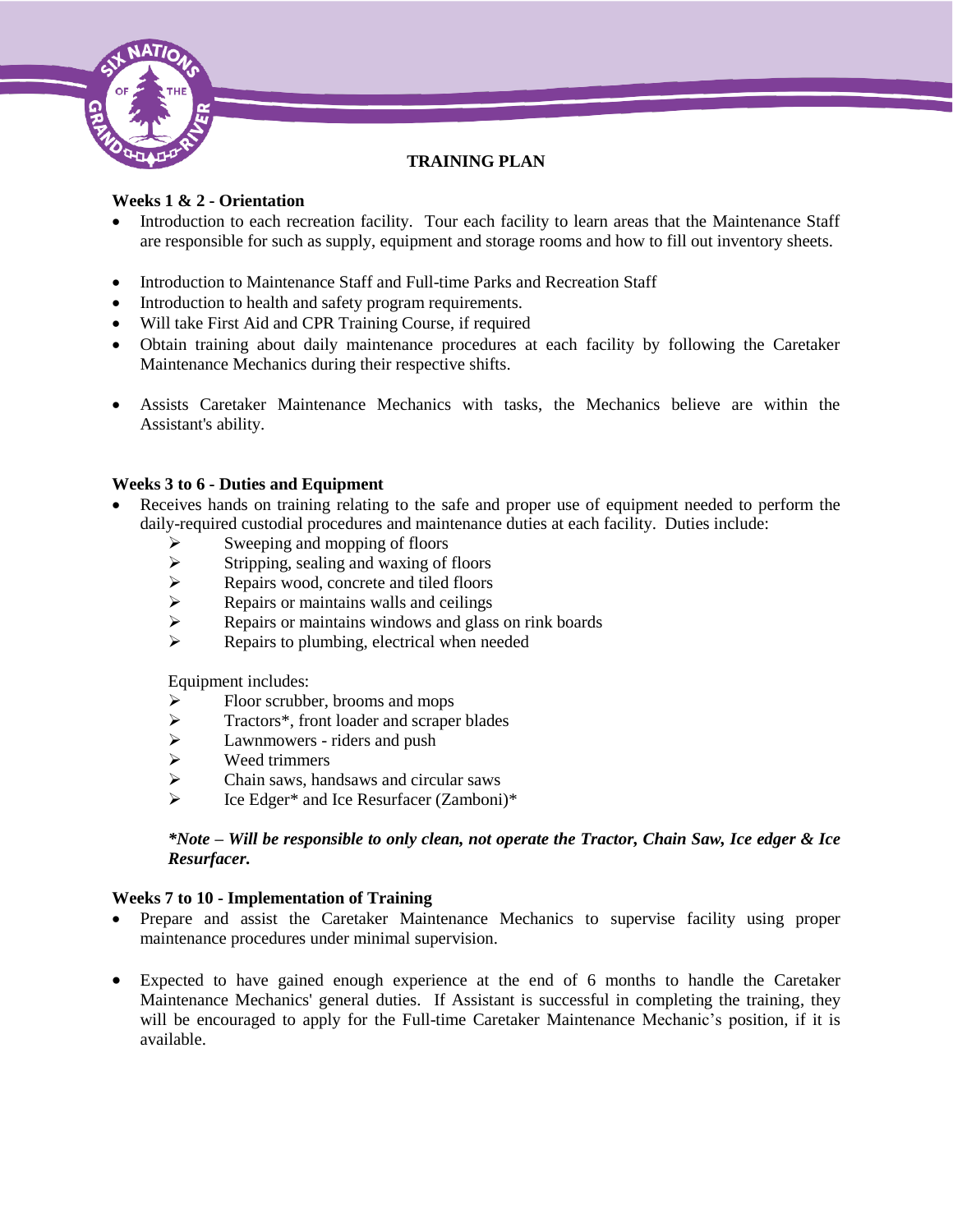

# **FACILITY DUTIES**

## **Dressing Rooms & Washrooms**

- $\triangleright$  Clean fixtures and replace blown out lights
- → Repaint as required<br>
→ Repair or replace loop<br>
→ Repair all plumbing<br>
→ Repair or maintain a
- Repair or replace loose flooring
- Repair or replace ceiling tiles
- Repair all plumbing breaks, leaks or stoppages
- Repair or maintain all doors, closures, locks and hinges
- $\triangleright$  Repair electrical or maintain

## **Arena Stands and Walls**

- Replace or maintain seating to be safe and tighten screws<br>
Repaint when needed
- 
- → Repaint when needed<br>
→ Remove garbage regu<br>
→ Repair or replace bend<br>
→ Keep free of debris s<br>
→ Repair or replace light Remove garbage regularly @ Mon. Wed. Fri. or as needed
- Repair or replace benches in players and penalty box's
- Keep free of debris sweep and mop
- Repair or replace lighting and heating to your ability
- $\triangleright$  Repair, replace or maintain all exit doors and signs

## **Arena Playing Surface**

- $\triangleright$  Repair or replace glass when needed<br> $\triangleright$  Clean glass regularly on Mondays, W
- Clean glass regularly on Mondays, Wednesdays, Fridays
- Repair or replace boards and gates as needed
- Repair or replace lights as needed
- Clean light fixtures semi annually
- Change bulbs regularly to maintain light
- Wash floor regularly using zip stripe and water @ Mon. Fri.
- Maintain safe ice by edging, and building or cutting to keep level and free of ruts

## **Electrical room workshop**

- $\triangleright$  Keep clean and organized<br> $\triangleright$  Keep electrical panels free
- → Keep electrical panels free and clear of obstacles<br>
→ Repair or maintain all doors and cabinets<br>
→ Replace or repair lighting and electrical outlets<br>
→ Repair old vent pipe going through roof plug up
- Repair or maintain all doors and cabinets
- Replace or repair lighting and electrical outlets
- Repair old vent pipe going through roof plug up and seal
- Keep tools organized